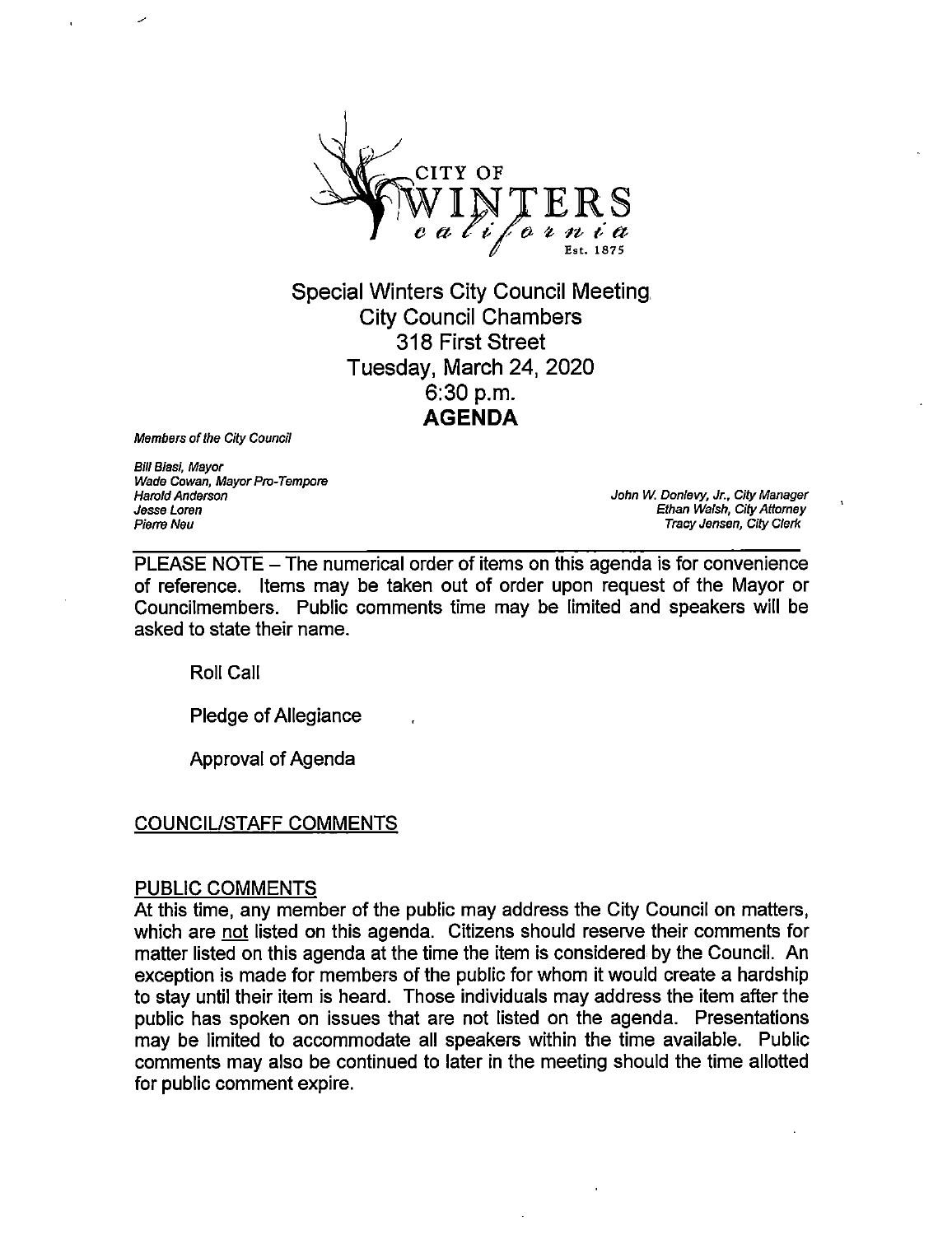## CONSENT CALENDAR

All matters listed under the consent calendar are considered routine and noncontroversial, require no discussion and are expected to have unanimous Council support and may be enacted by the City Council in one motion in the form listed below. There will be no separate discussion of these items. However, before the City Council votes on the motion to adopt, members of the City Council, staff, or the public may request that specific items be removed from the Consent Calendar for separate discussion and action. Items(s) removed will be discussed later in the meeting as time permits.

No consent items

## PRESENTATIONS

# DISCUSSION ITEMS

1. Covid 19 Relief- Business and Resident Relief (Backup provided under separate cover)

## CITY MANAGER REPORT

INFORMATION ONLY

#### ADJOURNMENT

I declare under penalty of perjury that the foregoing agenda for the March 24, 2020 special meeting of the Winters City Council was posted on the City of Winters website at www.citvofwinters.orq and Councilmembers were notified via e-mail of its' availability. A copy of the foregoing agenda was also posted on the outside public bulletin board at City Hall, 318 First Street on March 20, 2020, and  $m$ ade available to the public during normal business hours.

John W. Donlevy, Jr., City Manager